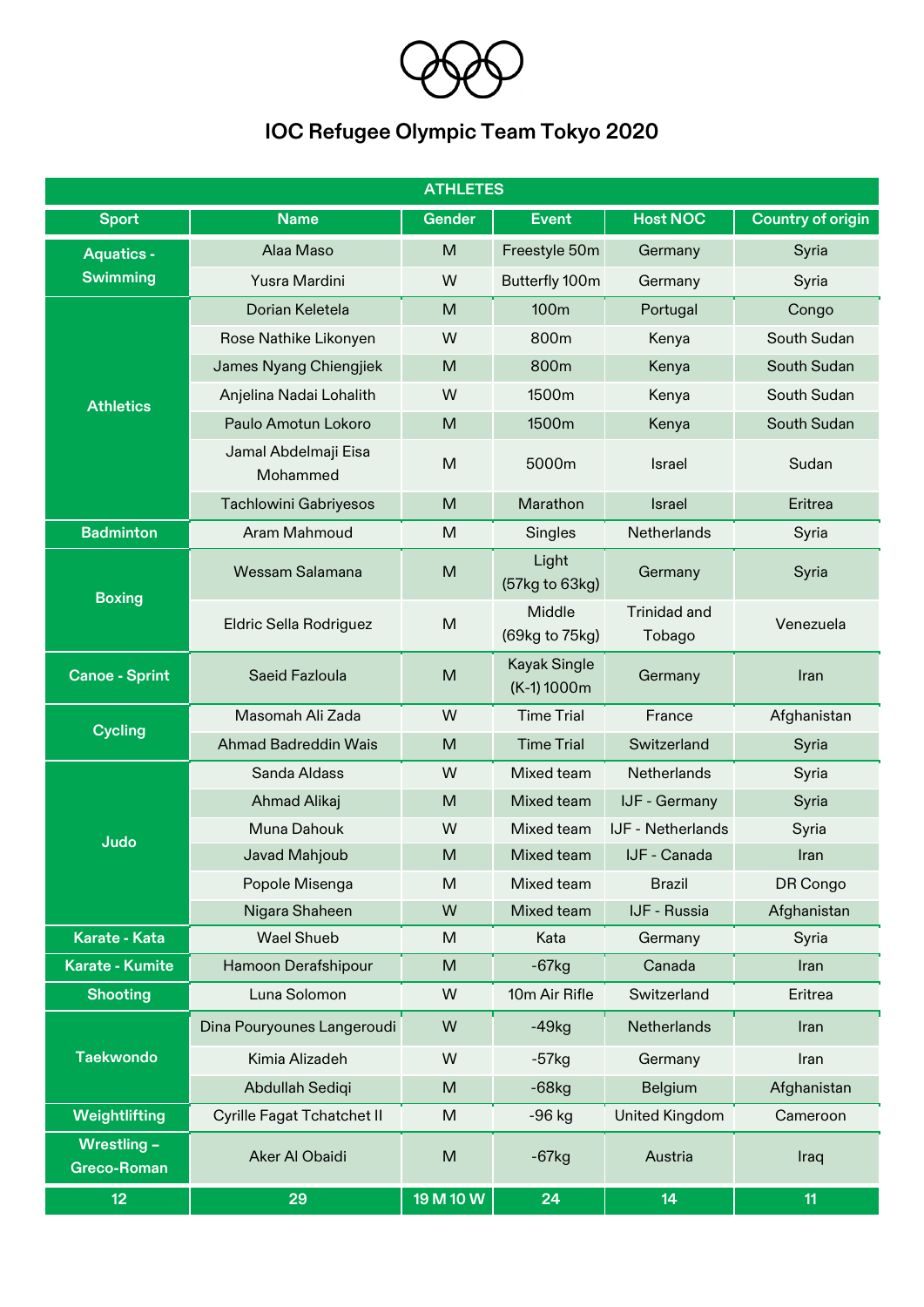

## **IOC Refugee Olympic Team Tokyo 2020**

| <b>COACHES</b>         |                              |               |                             |                        |  |  |  |  |
|------------------------|------------------------------|---------------|-----------------------------|------------------------|--|--|--|--|
| <b>Sport</b>           | <b>Name</b>                  | <b>Gender</b> | <b>Event</b>                | <b>Country</b>         |  |  |  |  |
| <b>Aquatics -</b>      | <b>Emil Guliyev</b>          | M             | Freestyle 50m (M)           | Germany                |  |  |  |  |
| <b>Swimming</b>        | <b>Veith Sieber</b>          | M             | Butterfly 100m (W)          | Germany                |  |  |  |  |
| <b>Athletics</b>       | <b>Francis Obikwelu</b>      | M             | 100m (M)                    | Portugal               |  |  |  |  |
|                        | Joseph Domongole             | M             | 800m and 1500m<br>(M and W) | Kenya                  |  |  |  |  |
|                        | Alemayehu Gebremskel         | M             | 5000m (M), Marathon (M)     | Israel                 |  |  |  |  |
| <b>Badminton</b>       | Kian Hien Tan                | M             | Singles (M)                 | Netherlands            |  |  |  |  |
| <b>Boxing</b>          | <b>Heiko Staack</b>          | M             | Light (57kg to 63kg)        | Germany                |  |  |  |  |
|                        | <b>Edward Sella</b>          | M             | Middle (69kg to 75kg)       | Venezuela<br>(refugee) |  |  |  |  |
| <b>Canoe - Sprint</b>  | <b>Ralf Straub</b>           | M             | Kayak Single (K-1) 1000m    | Germany                |  |  |  |  |
| <b>Cycling</b>         | <b>Thierry Communal</b>      | M             | Time Trial (W)              | France                 |  |  |  |  |
|                        | Jean-Jacques Henry           | M             | Time Trial (M and W)        | France                 |  |  |  |  |
| Judo                   | Fadi Darwish                 | M             | <b>Mixed Team</b>           | Syria (refugee)        |  |  |  |  |
| Karate - Kata          | Mohammed Abu Wahib           | M             | Kata (M)                    | Germany                |  |  |  |  |
| <b>Karate - Kumite</b> | Samira Malekipour            | W             | $-67$ kg $(M)$              | Iran (refugee)         |  |  |  |  |
| <b>Shooting</b>        | Niccolo Campriani            | M             | 10m Air Rifle (M)           | Italy                  |  |  |  |  |
| <b>Taekwondo</b>       | Sayed Mani Zareei Shamsabadi | M             | $-49kg$ (W)                 | Netherlands            |  |  |  |  |
|                        | Davoud Falahatgar Etminani   | M             | $-57kg$ (W)                 | <b>Great Britain</b>   |  |  |  |  |
|                        | Alireza Nassrazadany         | M             | $-68kg(M)$                  | Iran                   |  |  |  |  |
| Weightlifting          | Chavda Shyam                 | M             | -96 kg (M)                  | <b>Great Britain</b>   |  |  |  |  |
| <b>Wrestling</b>       | <b>Ernst Benedikt</b>        | M             | Greco-Roman-67kg (M)        | Austria                |  |  |  |  |
| 12                     | 20                           | 19 M 1 W      | 22                          | 12                     |  |  |  |  |